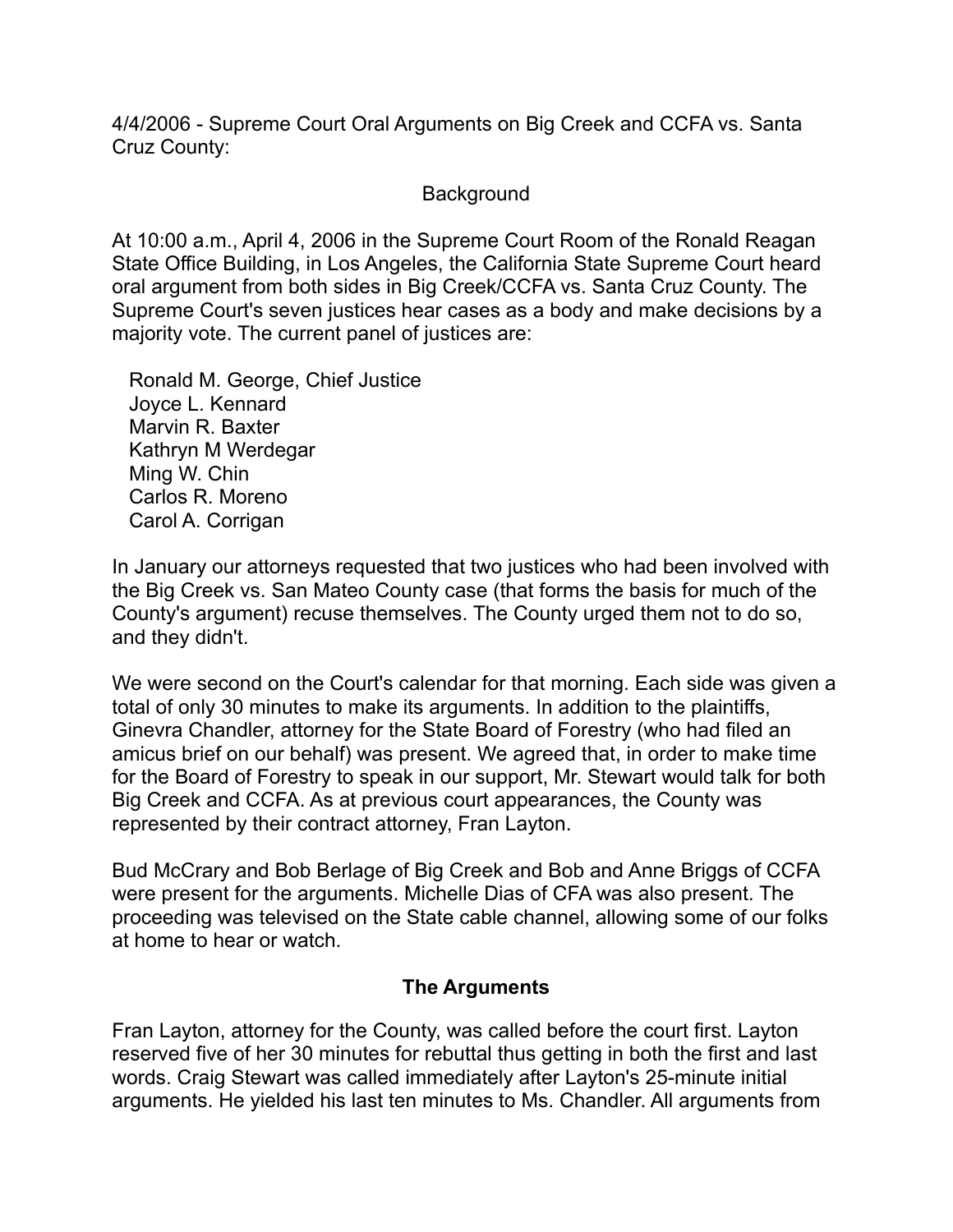the three lawyers for both sides were interrupted continuously with questions by various justices so that the prepared comments were not coherently presented.

**County:** The County's most telling arguments were:

- State law has always assigned zoning authority to county jurisdiction and this means that only the County can say where any activity including timber harvest may take place.
- Anyone who wants to can rezone his non-TPZ forestland to TPZ and this solves all of the forestland owner's problems. Layton falsely told the Court that there are no delays or complications to rezoning and that the County has rezoned many parcels to TPZ in the past couple of years. (Although a large number of rezoning applications have been pending for many years, our side found no opportunity to correct this false claim.)
- Since the State statute places the *conduct* of timber harvesting exclusively under the authority of the Board of Forestry, and the County argues that conduct means only how but not where timber may be harvested; thus the County can impose any restrictions, setbacks or exclusions it likes on the location of timber harvest.
- Preventing timber harvest in any one area doesn't impact the timber industry or forest product supply because the industry will just move the activity to another area.
- Layton made a comparison between State management of timber harvest and management of mining. She claimed that mining law gives the state control of how it is done but not where. She affirmed that therefore the State cannot say where timber operations can or cannot be conducted.

**Big Creek/CCFA:** Craig Stewart spent most of his 20 minutes answering questions and trying to respond to some of Layton's arguments. His most important points were:

- Stewart attempted to show that the use of the word " *conduct* of timber harvest operations" does includes the location in which they take place. He cited the grandfather clause in the statute that specifically cuts off all of the County's authority over management of timber harvest.
- Stewart contradicted the statement that preventing harvest in any specific location is unimportant because you can always